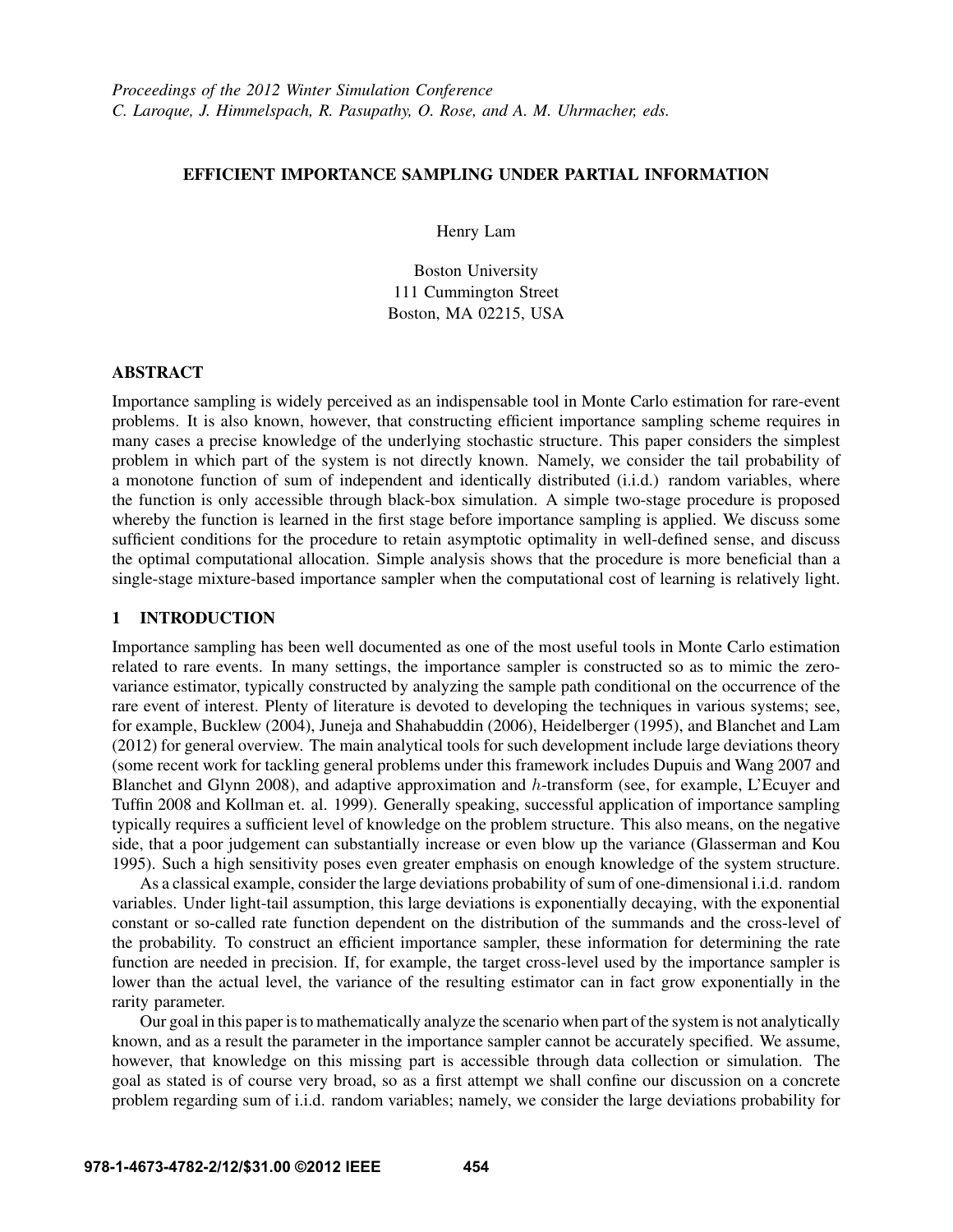an unknown function of this i.i.d. sum. To be more precise, let us consider

$$
P(\mu(S_n) > y_n) \tag{1}
$$

where  $S_n = \sum_{i=1}^n U_i$  is a sum of zero-mean i.i.d. random variables,  $\mu(\cdot)$  is a well-behaved function, and  $y_n$  is a sequence of cross-level, with  $y_n = cn$  for some constant  $c > 0$ . The quantity n acts as the "rarity" parameter such that the probability (1) goes to zero as  $n \to \infty$ .

We assume complete knowledge about  $U_i$  i.e., we know the analytical form of the distribution function of  $U_i$  and also how to simulate  $U_i$  efficiently. The interesting feature about problem (1) lies in the function  $\mu(\cdot)$ , which is assumed to lack analytical closed-form expression, but nevertheless can be evaluated by inputting arbitrary value to get, via a "black box", the mapped function value subject to random noise. In other words, we can simulate (or "collect data" from) a sequence of

$$
Y_t = \mu(X_t) + Z_t(X_t)
$$

where  $X_t$  is the input at each time, and  $Z_t(\cdot)$  is random noise depending on the input. To get an example for practical motivation, one can think about nested simulation in financial risk management. The  $S_n$  in (1) can be regarded as the random walk modeling an economic factor or stock movement, and we are interested in estimating the tail risk of say an option portfolio. In this case  $\mu(S_n)$  is the sum of market values of a set of options at underlying price  $S_n$ . If the options are non-standard and have no closed-form expression, Monte Carlo method is necessary in estimating their values, and hence the value of  $\mu(S_n)$ . In this case  $\mu(\cdot)$  is not directly known in closed-form but can be simulated. For convenience, let us call the function  $\mu(\cdot)$  the *mean function* throughout this manuscript.

To further our discussion, we introduce some assumptions for this mean function  $\mu(\cdot)$ . It is worth pointing out that the model and assumptions considered in this paper are by no means practical in real applications, but serve to facilitate a transparent illustration of our analysis. First, we assume that  $\mu(\cdot)$  is smooth enough and monotonic:

**Assumption 1** The mean function  $\mu(\cdot)$  is differentiable with bounded positive derivative i.e.,  $0 < \gamma_1 \leq$  $\mu'(x) \leq \gamma_2$  for all  $x \in \mathbb{R}$ . The bounds  $\gamma_1$  and  $\gamma_2$  are known.

Let us denote  $\Sigma$  as the class of functions that satisfy Assumption 1, which implies in particular that  $\mu(\cdot)$  is strictly increasing and grows steadily. This assumption, though restrictive, is natural for carrying out nonparametric procedure. In fact, a shifted version of  $\mu(\cdot)$  can be shown to be quasi-linear, which leads to tractable large deviations behavior (Woodroofe 1972). Moreover, note that when  $\mu(\cdot)$  is a known function, the problem can be reduced to  $P(S_n > \xi_n)$  where  $\xi_n$  is the root of  $\mu(\xi_n) = y_n$ , which is the standard large deviations problem for i.i.d. sum.

Our focus in this paper is on the amount of information we need to know about  $\mu(\cdot)$ , quantified via the number of simulation trials or "data", such that one can still retain efficiency of the importance sampler. Learning the function takes up computation or other effort, so there is an intrinsic tradeoff on resource allocation to learning versus carrying out the importance sampler. We shall propose and provide analysis on this tradeoff for a simple two-stage procedure: learn about the function  $\mu(\cdot)$  in the first stage, and use the gathered information to devise the importance sampler in the second stage. Throughout the paper, we shall use a minimax framework on the class  $\Sigma$  to address the above question.

Other than a simple two-stage procedure, another method is a uniformly efficient mixture-based importance sampler, analyzed in Glasserman and Juneja (2008). The purpose of their algorithm was to tackle the problem of simultaneous estimation for rare-event probabilities over a range of cross-levels, also under a minimax framework. They consider a mixture of exponential tilting schemes with different tilting parameters, and choose the best mixture probabilities and tilting parameters i.e., with minimax risk. Although the initial motivation was different, their algorithm can be readily applied to our scenario where the range of cross-levels is now inferred from the class  $\Sigma$  of mean functions. We will provide a comparison of this mixture algorithm with the simple two-stage approach we propose, and demonstrate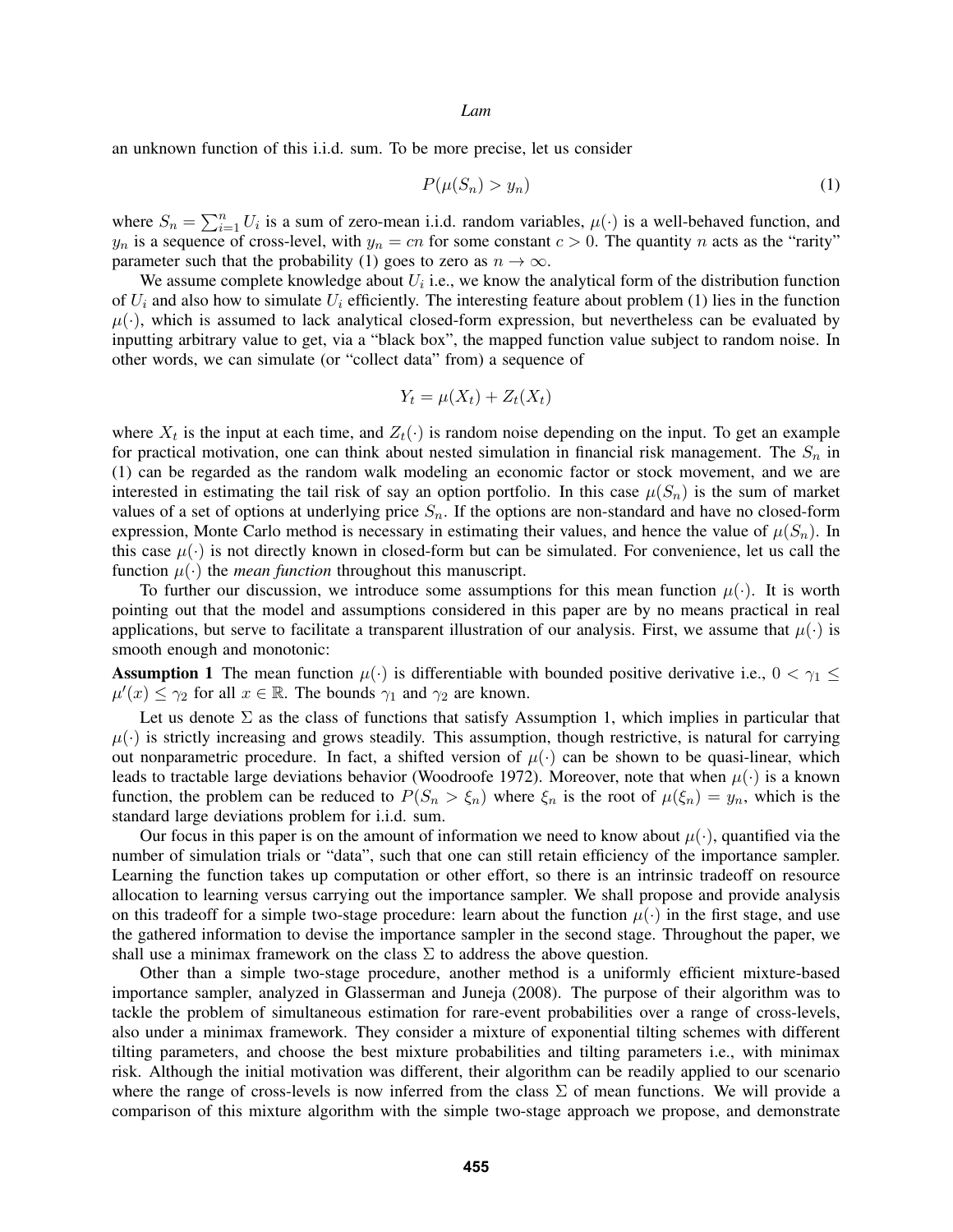under what situation our algorithm works better. Intuitively, the two-stage procedure is preferable when the computational cost for learning is relatively light; in such case, the mixture algorithm, which is designed to work well under the whole class  $\Sigma$ , sacrifices the efficiency that can otherwise be recovered by learning more about  $\mu(\cdot)$  with little computational cost. Lastly, we should mention that adaptive approaches, such as the cross-entropy method (Rubinstein and Kroese(2004)), can plausibly be applied to further improve the performance; this will be a subject of further research.

We also note the paper by Zhang et. al. (2007), which points out the issue of complex system description that hinders the design of optimal variance reduction algorithms for rare-event problems. There they focus on the first hitting probabilities of Markov processes that are analytically complex, and propose algorithms that perform favorably relative to crude Monte Carlo yet are unlikely to be optimal. Olvera-Cravioto (2007) studies the relation on estimation error between the truncation levels of heavy-tailed service times and the large deviations thresholds for single-server queues. Finally, we also mention the paper of L'Ecuyer et. al. (2010) that studies robustness properties of various rare-event estimators regarding their higher moments.

We state our assumptions on the i.i.d. summands and noise process as follows: Assumptions on i.i.d. random variables. We assume  $S_n = \sum_{i=1}^n U_i$ , where  $U_i, i = 1, \ldots, n$  are i.i.d. zero-mean random variables on R with light tail i.e.,  $\psi(\theta) := \overline{\log E} e^{\theta U_i} < \infty$  for  $\theta$  in a neighborhood of 0. Let  $Dom(\psi) = {\theta : \psi(\theta) < \infty}$  be the domain of  $\psi$ . We assume that

**Assumption 2** (Light Tail) The logarithmic moment generating function  $\psi(\cdot)$  is twice continuously differentiable and is steep on its positive domain i.e.,  $\psi'(\theta) \to \infty$  as  $\theta$  goes to the positive boundary of Dom( $\psi$ ).

**Assumption 3** (Smoothness) We have  $\int_{-\infty}^{\infty} |\phi_U(\theta)| d\theta < \infty$  where  $\phi_U(\cdot) = Ee^{i\theta U_j}$  is the characteristic function of  $U_j$ . Hence  $U_j$  has density on the real axis.

*Assumptions on noise process.* The noises  $Z_t(\cdot)$  are assumed to satisfy:

**Assumption 4** The noise process  $Z_t(\cdot)$  is a sequence of i.i.d. random functions. Denote  $F(z; x)$  as the distribution function of  $Z_t(x)$  given x, with

$$
\psi(\theta; x) := \int e^{\theta z} F(dz; x) \le c_1
$$

for some constant  $c_1 > 0$ , for  $-2h_1 \le \theta \le 2h_1$  for some  $h_1 > 0$ .

In other words, the moment generating function of the noises is uniformly bounded over  $x \in \mathbb{R}$  for  $\theta$ close to 0. The constants  $c_1$  and  $h_1$  are not necessarily known. However, knowledge about the bounds  $\gamma_1$ and  $\gamma_2$  in Assumption 1 is required.

The rest of the paper is as follows. In Section 2 we describe our two-stage procedure, followed by our main result in Section 3. Section 4 is devoted to a brief discussion. All proofs are left to the appendix.

### 2 TWO-STAGE PROCEDURE AND EFFICIENCY CRITERION

As mentioned before, since  $\mu(\cdot)$  is strictly increasing, the probability  $P(\mu(S_n) > y_n)$  can be rewritten as  $P(S_n > \xi_n)$  where  $\xi_n$  is the solution to  $\mu(\xi_n) = y_n$ . Since the mean function  $\mu(\cdot)$  is unknown, one would have to estimate the root  $\xi_n$ . Consequently, we use a natural two-stage approach. In Stage 1, we convert the problem into the form  $P(S_n > \hat{\xi}_n^{(t)})$  by solving the equation  $\mu(\xi_n) = y_n$  using standard Robbins-Monro procedure. Here  $\hat{\xi}_n^{(t)}$  is an estimate of  $\xi_n$  using t iterations (we sometimes abbreviate as  $\hat{\xi}_n = \hat{\xi}_n^{(t)}$  when no confusion arises). In Stage 2, we take the value  $\hat{\xi}_n$  as the cross-level and carry out standard state-independent exponential tilting according to  $\hat{\xi}_n$ .

As the computational resources are not fully devoted to Monte Carlo simulation of the probability, we define logarithmic efficiency, or asymptotic optimality, by a criterion that involves the overall computational allocation: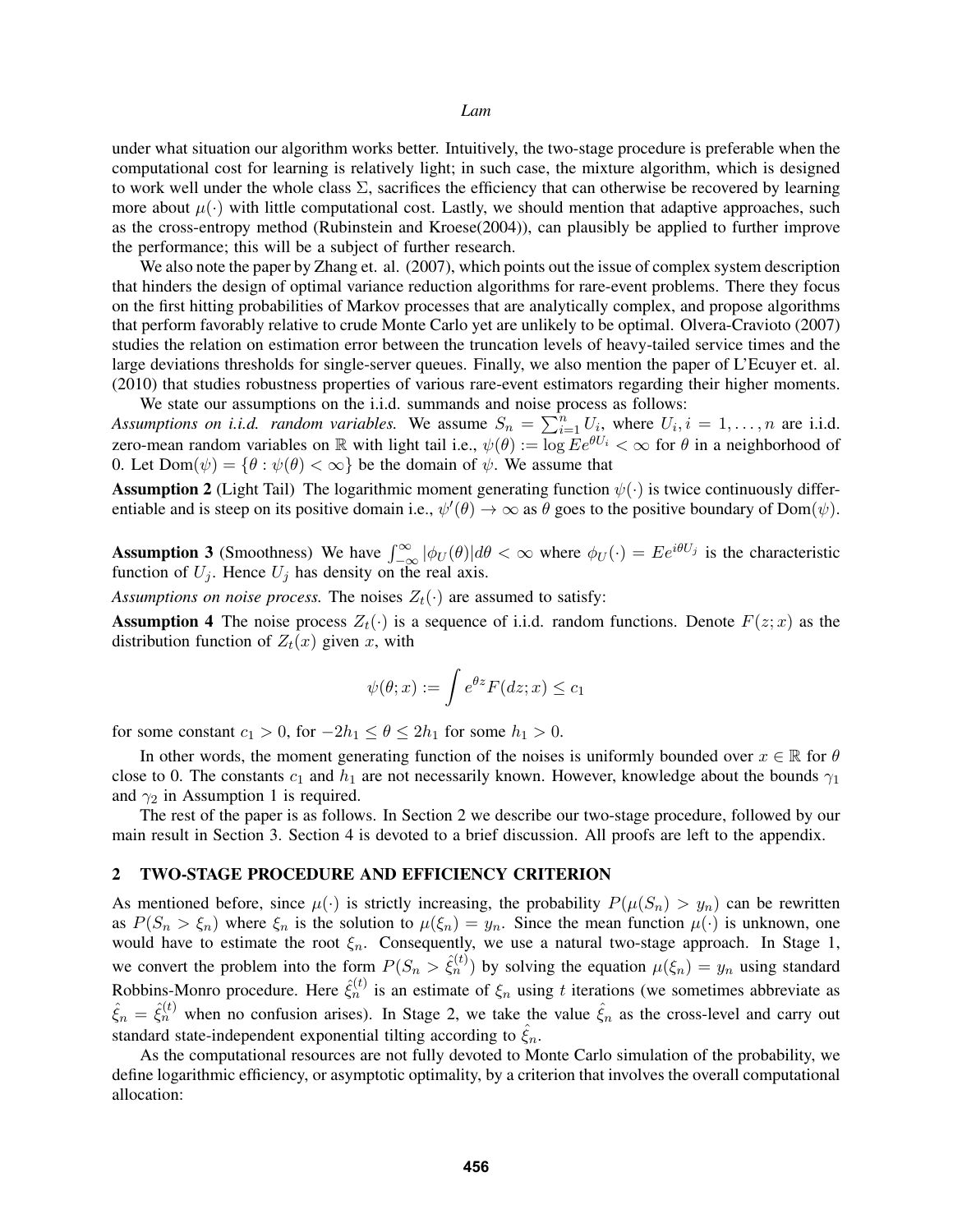**Definition 1** A sequence of scheme, parametrized by n, that is used to generate an estimator  $Z_n$  for the probability of interest is called asymptotically optimal if given any  $\epsilon > 0$ , a subexponential (in n) expected amount of computational resources is enough to guarantee that the worst-case relative mean square error

$$
\sup_{\mu \in \Sigma} \frac{MSE(Z_n)}{P(\mu(S_n) > y_n)^2} < \epsilon \tag{2}
$$

where  $MSE(Z_n)$  denotes the mean square error  $E(Z_n - P(\mu(S_n) > y_n))^2$ .

By Markov inequality, criterion (2) also ensures that the ratio of  $Z_n-P(\mu(S_n) > y_n)$  to  $P(\mu(S_n) > y_n)$ deviates from a given constant with controlled probability.

To facilitate our discussion, we assume that each iteration of the Robbins-Monro procedure in Stage 1 consumes  $\gamma(n)$  computational resource, and each sample of the importance sampler in Stage 2 consumes  $\lambda(n)$  computational resource. The quantity  $\gamma(n)$  and  $\lambda(n)$  are taken to be subexponential in n. In fact, regarding each arithmetic operation and generation of random variable as one unit of computation, then typically  $\gamma(n) = O(1)$  and  $\lambda(n) = O(n)$ . Note that when  $\mu(\cdot)$  is known, Stage 1 is not necessary and the number of simulation trials in Stage 2 needed to sustain (2) is  $O(\sqrt{n})$  (by the exact asymptotic for i.i.d. sum; see Bucklew 2004), which gives an expected computational cost of  $O(\lambda(n)\sqrt{n})$ .

To get some intuition about  $MSE(Z_n)$ , we write

$$
MSE(Z_n) = Var(Z_n) + (EZ_n - P(\mu(S_n) > y_n))^2
$$
  
=  $E[Var(Z_n|\hat{\xi}_n)] + Var(E[Z_n|\hat{\xi}_n]) + (E[E[Z_n|\hat{\xi}_n]] - P(S_n > \xi_n))^2$   
=  $E[Var(Z_n|\hat{\xi}_n)] + MSE(E[Z_n|\hat{\xi}_n])$   
=  $E[Var(Z_n|\hat{\xi}_n)] + MSE(P(S_n > \hat{\xi}_n|\hat{\xi}_n)).$  (3)

The expression (3) can be interpreted as the decomposition of mean square error into Stages 1 and 2. The first term captures the contribution to the mean square error due to estimation by importance sampling at Stage 2, taken as its variance averaged over the value of  $\hat{\xi}_n$  obtained at Stage 1. The second term of (3) is the mean square error contributed by Stage 1, which can be interpreted as the expected squared bias due to Stage 1.

To close this section, we list our assumptions on the Robbins-Monro procedure in Stage 1 for estimating the solution of  $\mu(\xi_n) = y_n$ , where  $y_n = cn$ . Recall that we can observe  $Y_t = \mu(X_t) + Z_t(X_t)$ . We use the updating rule  $X_{t+1} = X_t - a_t[Y_t - y_n]$ . Also, note that the assumption  $\gamma_1 \leq \mu'(\cdot) \leq \gamma_2$  implies that  $m_1 n \leq \xi_n \leq m_2 n$  for  $m_1 = c/\gamma_2$  and  $m_2 = c/\gamma_1$ . Therefore, we truncate the estimate of  $\hat{\xi}_n$  at the end of the Robbins-Monro procedure to the closest point in  $[m_1n, m_2n]$ . This truncation procedure can only improve our estimate of  $\hat{\xi}_n$  from a risk-theoretic perspective.

We assume the step size  $a_t$  and the initial value  $X_0$  satisfy the following assumptions:

**Assumption 5**  $a_t = a/t$  where the constant a satisfies  $a\gamma_1 \geq 1$ , and  $\gamma_1$  is the constant in Assumption 1. **Assumption 6**  $Ee^{\theta X_0} < C(n)$  for  $\theta$  in a neighborhood of 0, and  $C(n)$  grows at most exponentially in n.

Assumption 6 is natural. For example,  $X_0$  can be taken to be merely 0, or  $c_0n$ , where  $c_0$  is a constant hoping to match up the growth of  $y_n$ . The choice of  $X_0$  indeed does not affect qualitatively the large deviations behavior of  $\xi_n$ , and hence the overall mean square error, as shown by Theorem 2 in the sequel.

### 3 MAIN RESULTS

In this section we report and discuss a performance bound on our two-stage procedure.

## 3.1 Bound on Relative Mean Square Error

We denote t as the number of iterations in Stage 1 and m as the number of simulation using exponential tilting in Stage 2. Our main result is the following: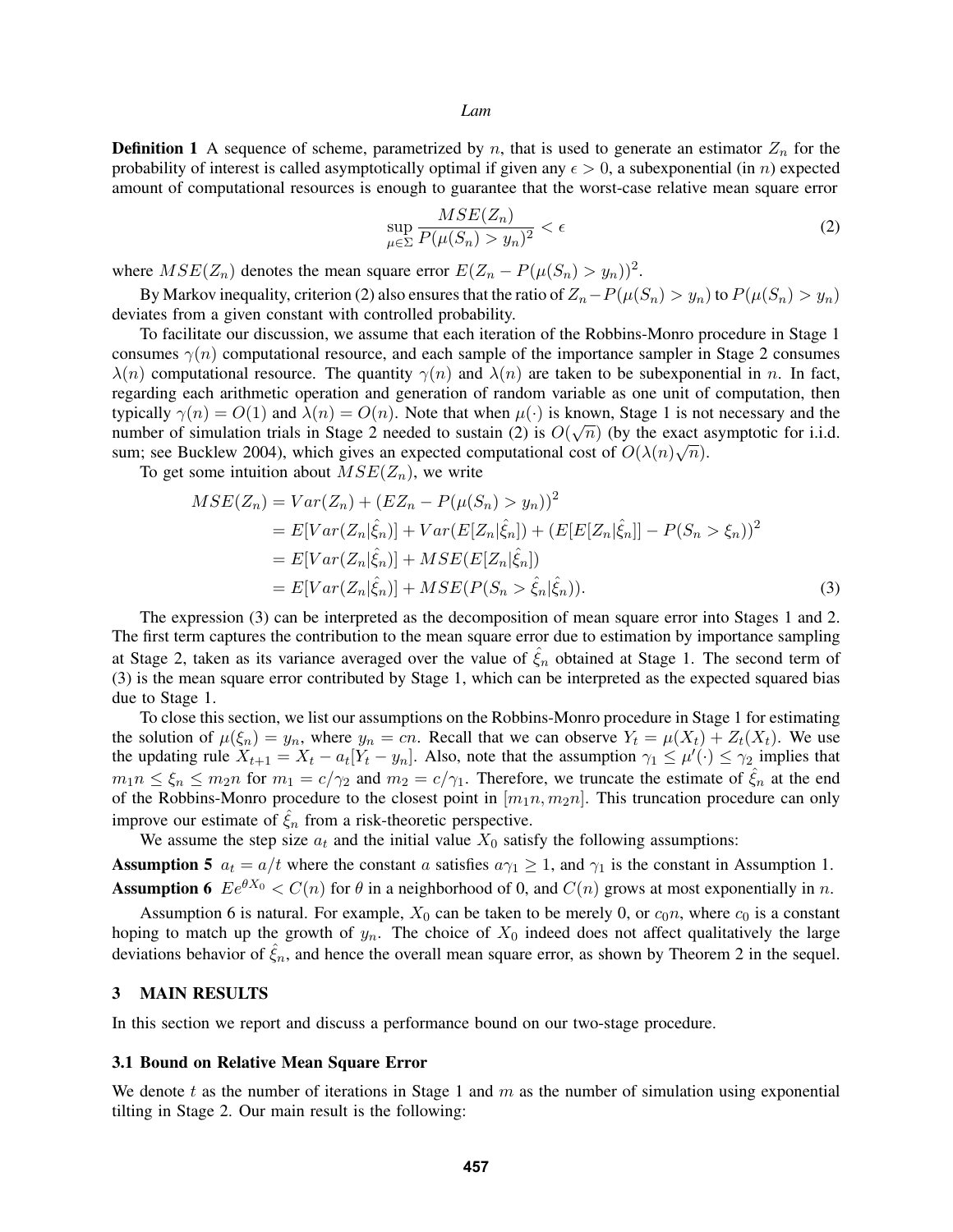**Theorem 1** With Assumptions 1–6, and suppose the number of Stage 1 iterations  $t = \omega(n)$  and  $t = o(e^{cn})$ for any  $c > 0$  i.e., t is superlinear but subexponential. The relative mean square error satisfies

$$
\sup_{\mu \in \Sigma} \frac{MSE(Z_n)}{P(\mu(S_n) > y_n)^2} = O\left(\frac{\sqrt{n}}{m} + \frac{n}{t}\right).
$$
\n(4)

This in particular shows that the two-stage scheme, by choosing m to be  $\omega(\sqrt{n})$  and  $o(e^{cn})$  and t chosen as in the theorem, is asymptotically optimal according to Definition 1.

### 3.2 Optimal Allocation

Now suppose we are given a computational budget  $H$  (possibly dependent on n). The bound (4) gives a way to check if an allocation scheme achieves asymptotic optimality as in Definition 1. It also allows one to minimize the mean square error via suitable resource allocation. Recall that the expected computational cost per Stage 1 iteration is  $\gamma(n)$  and that for each Stage 2 simulation is  $\lambda(n)$ . We then consider the minimization of  $C_1\sqrt{n}/m + C_2n/t$  under the constraint  $t\gamma(n) + m\lambda(n) \leq H$ , where  $C_1$  and  $C_2$  are some minimization of  $C_1 \sqrt{n/m} + C_2 n/t$  under the constraint  $t\gamma(n) + m\lambda(n) \leq H$ , where  $C_1$  and  $C_2$  are some positive constants. Applying Lagrange multiplier  $\alpha$  gives  $C_1\sqrt{n/m^2} = \alpha\lambda(n)$  and  $C_2n/t^2 = \alpha\gamma(n)$ . Upon solving, we get

$$
m=\frac{\sqrt{C_1}Hn^{1/4}}{(\sqrt{C_1\lambda(n)}n^{1/4}+\sqrt{C_2\gamma(n)n})\sqrt{\lambda(n)}}\ \ \, \text{and}\ \ \, t=\frac{\sqrt{C_2}H\sqrt{n}}{(\sqrt{C_1\lambda(n)}n^{1/4}+\sqrt{C_2\gamma(n)n})\sqrt{\gamma(n)}}.
$$

This gives the minimal relative mean square error

$$
O\left(\frac{n^{1/4}\sqrt{\lambda(n)}(\sqrt{C_1\lambda(n)}n^{1/4} + \sqrt{C_2\gamma(n)n})}{H} + \frac{\sqrt{n}\sqrt{\gamma(n)}(\sqrt{C_1\lambda(n)}n^{1/4} + \sqrt{C_2\gamma(n)n})}{H}\right)
$$
  
= 
$$
O\left(\frac{(\sqrt{\lambda(n)}n^{1/4} + \sqrt{\gamma(n)n})^2}{H}\right).
$$
 (5)

In the scenario where  $\gamma(n) = 1$  and  $\lambda(n) = n$ , we have  $m = O(H/n)$  and  $t = O(H/n^{1/4})$ , which gives a minimal relative mean square error of  $O(n^{3/2}/H)$ .

### 3.3 Comparison to Mixture-Based Algorithm

As discussed, the problem  $P(\mu(S_n) > y_n)$  can be reformulated as  $P(S_n > \xi_n)$  with  $\xi_n$  taking some value on  $[m_1n, m_2n]$ . Consequently, another approach is to ignore learning the mean function  $\mu(\cdot)$  and carry out an importance sampling scheme that is uniformly asymptotically efficient on the interval  $[m_1n, m_2n]$ . Glasserman and Juneja (2008) investigates the efficiency of a mixture scheme that randomizes the target cross-level between  $m_1$  and  $m_2$ , followed by the optimal exponential tilting with the realized target level. Suppose that the mixture is discrete on k points on  $[m_1, m_2]$ , call them  $q_i$ ,  $i = 1, \ldots, k$ . Moreover, let the discrete probability be  $1/k$ , which is shown to be nearly optimal in well-defined sense (Glasserman and Juneja 2008, Remark 3.1). We choose to avoid discussion on continuous mixture distribution as it requires numerical integration and complicates the comparison.

The likelihood ratio can then be written as

$$
L = \frac{1}{\sum_{i=1}^{k} (1/k)e^{\theta_i S_n - n\psi(\theta_i)}}
$$
(6)

where each  $\theta_i$  satisfies  $\psi'(\theta_i) = q_i$ . The resulting relative second moment per simulation run is

$$
\frac{\tilde{E}[L^2; \mu(S_n) > y_n]}{P(\mu(S_n) > y_n)^2} = O(\sqrt{n}ke^{nc/k^2})
$$
\n(7)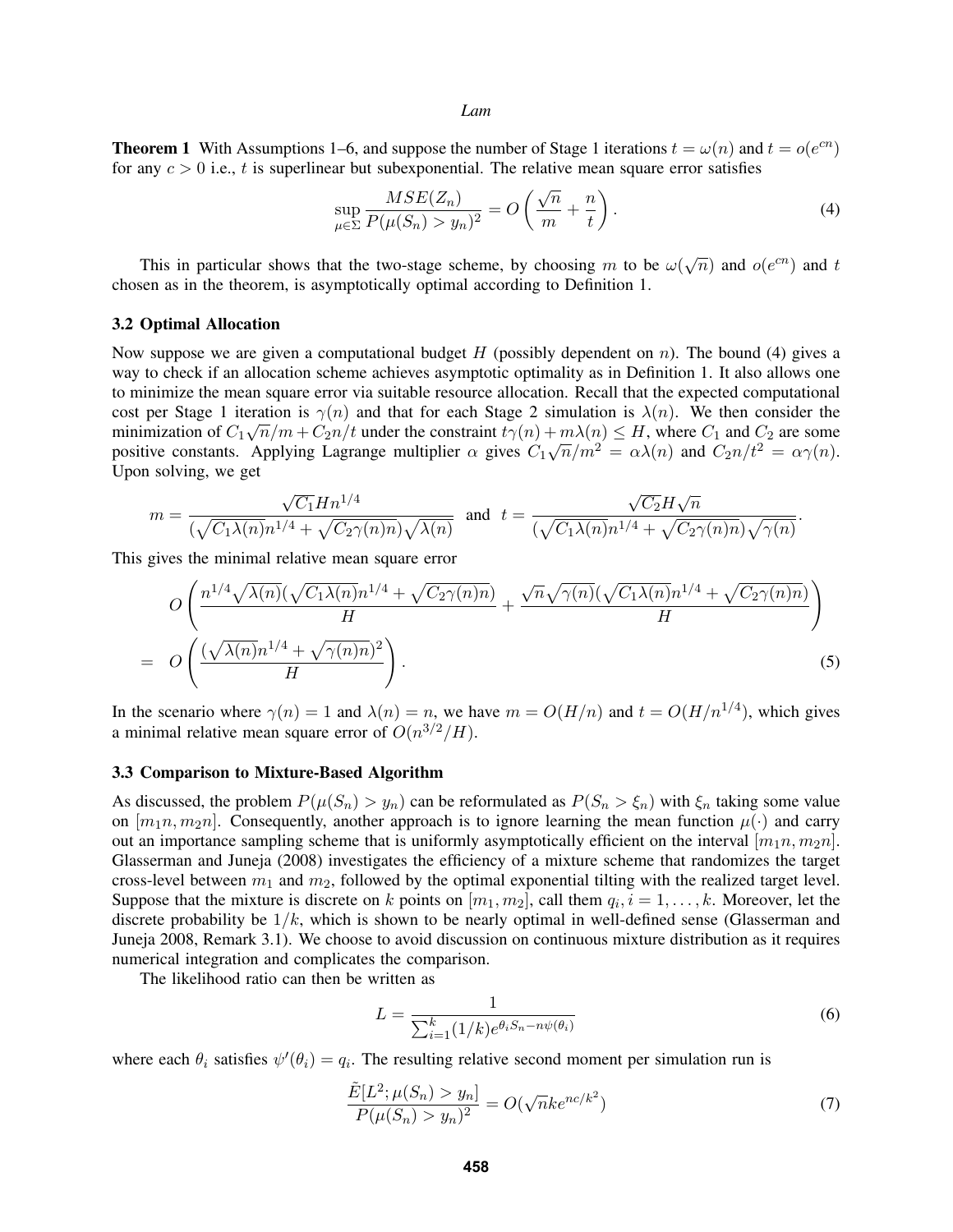for some constant c. In fact, from Glasserman and Juneja (2008) Proposition 3.3 (it appears that the constant c in Equation (16) in their paper can be refined in terms of k) and further analysis (Lam 2012), the expression on the right hand side of (7) can be shown to be also a minimax lower bound (with a different constant in the exponent). Hence (7) is a good benchmark for comparison with our two-stage procedure. Constant in the exponent). Hence (*i*) is a good benchmark for comparison with our two-stage procedure.<br>It is easy to see that picking  $k = \Theta(\sqrt{n})$  would minimize (7) to attain an order *n*. So let us insist on using It is easy to see that picking  $\kappa = k = \Theta(\sqrt{n})$  in our comparison.

Note that the calculation of likelihood ratio  $(6)$  would add an order k arithmetic operations to the cost per simulation, and this is taken as insignificant (to be conservative in our comparison and also because per simulation, and this is taken as insignificant (to be conservative in our comparison and also because<br>typically  $\lambda(n) = n$ ). Given a budget capacity H, and choosing  $k = \Theta(\sqrt{n})$ , the expected relative second moment for the mixture algorithm is of order  $n\lambda(n)/H$ . Comparing this to (5), we see that it is more beneficial to use our two-stage procedure if

$$
(\sqrt{C_1 \lambda(n)} n^{1/4} + \sqrt{C_2 \gamma(n)n})^2 \le n\lambda(n)
$$

which is implied by  $\gamma(n)/\lambda(n) = o(1)$ . Therefore, it is better to pursue two-stage procedure if the computational cost for stochastic root finding is small relative to the cost of simulation, namely when  $\gamma(n) = o(\lambda(n)).$ 

# 4 DISCUSSION: UNCERTAIN INPUT PARAMETERS

Although this paper deals with the scenario involving an unknown function in the probability, similar methodology can be utilized to analyze efficient importance sampling strategy when certain parameters in the stochastic object are uncertain and has to be estimated through other data. For example, consider again the large deviations probability of i.i.d. sum, where the distribution of the summands are known up to a shift of the mean i.e., the summands are  $U_i + \mu$  for known distribution  $U_i$  but  $\mu$  is uncertain. If  $\mu$  lies in an interval  $[m_1n, m_2n]$ , then the probability is  $P(\sum_{i=1}^n U_i > y_n - \mu n) = P(\sum_{i=1}^n U_i > \xi_n)$  where now  $\xi_n$ is again some value in a bounded interval  $[m'_1n, m'_2n]$ . The problem then quickly falls into the framework discussed in this paper. Further work along this line includes other types of estimation for the  $U_i$  and the establishment of information-theoretic lower bounds to identify the optimal procedures in these contexts.

#### 5 PROOFS

## 5.1 Main Proof

In this section we provide the main arguments for proving Theorem 1. The following uniform large deviations estimate of Robbins-Monro procedure is needed:

**Theorem 2** Suppose Assumptions 1, 4, 5 and 6 are in place. Then  $X_t$  satisfies the following large deviations result

$$
P(|X_{t+1} - \xi_n| \ge x) \le 2(t + c_4 e^{c_5 n}) \begin{cases} \exp\left\{-\frac{1}{2d} t x^2\right\} & \text{for } 0 \le x \le dh\\ \exp\left\{-\frac{1}{2} th x\right\} & \text{for } x \ge dh \end{cases}
$$

uniformly over *n*, for some constants  $d, h, c_4, c_5$ .

The proof uses heavily a result in Woodroofe (1972), and is left to the next subsection.

Next, we also have the following bound on the relative bias of  $P(S_n > \hat{\xi}_n)$  for  $\hat{\xi}_n$  close to  $\xi_n$ , uniformly over  $\xi_n \in [m_1n, m_2n]$ :

**Theorem 3** Suppose Assumptions 1–6 hold. For  $x_n \leq \epsilon n$  for some small  $\epsilon > 0$ , we have

$$
\sup_{\xi_n \in [m_1 n, m_2 n]} \sup_{|\hat{\xi}_n - \xi_n| < x_n} \frac{|P(S_n > \hat{\xi}_n) - P(S_n > \xi_n)|}{P(S_n > \hat{\xi}_n)} \le C_1 e^{C_2 x_n} \tag{8}
$$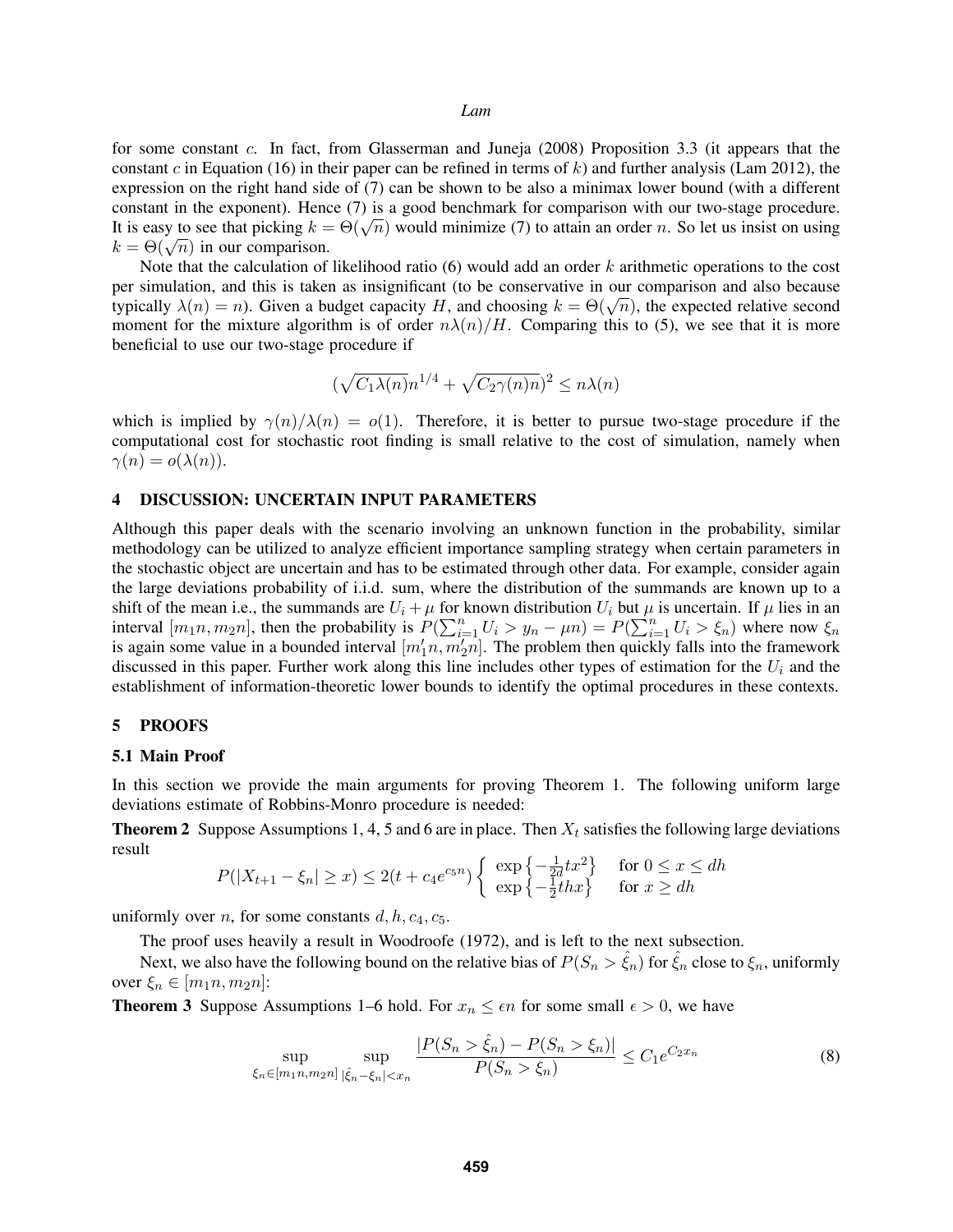for some constants  $C_1, C_2 > 0$ . Moreover, when  $x_n \leq \epsilon$  for some small  $\epsilon > 0$ , we have

$$
\sup_{\xi_n \in [m_1 n, m_2 n]} \sup_{|\hat{\xi}_n - \xi_n| < x_n} \frac{|P(S_n > \hat{\xi}_n) - P(S_n > \xi_n)|}{P(S_n > \hat{\xi}_n)} \le C_3 x_n \tag{9}
$$

for some constant  $C_3 > 0$ .

An analogous result holds for the expected variance in the first term of (3):

**Theorem 4** Suppose Assumptions 1–6 hold, and  $Z_n$  is generated from one simulation sample. For  $x_n \leq \epsilon n$ for some small  $\epsilon$ , we have

$$
\sup_{\xi_n \in [m_1 n, m_2 n]} \sup_{|\hat{\xi}_n - \xi_n| < x_n} \frac{E[Z_n^2 | \hat{\xi}_n]}{P(S_n > \xi_n)^2} \le C_1 e^{C_2 x_n} \sqrt{n} \tag{10}
$$

for some constants  $C_1, C_2 > 0$ . Moreover, for  $x_n \leq \epsilon$  for some small  $\epsilon$ , we have

$$
\sup_{\xi_n \in [m_1 n, m_2 n]} \sup_{|\hat{\xi}_n - \xi_n| < x_n} \frac{E[Z^2 | \hat{\xi}_n]}{P(S_n > \xi_n)^2} \le C_3 \sqrt{n} \tag{11}
$$

for some constant  $C_3 > 0$ .

The proof of Theorem 3 is left to the end of this section, while the proof of Theorem 4 is similar and is skipped. With these estimates, we are ready to prove Theorem 1:

*Proof of Theorem 1.* Let us analyze the two terms in (3) one by one, starting with the second term. Note that since  $\xi_n, \hat{\xi}_n \in [m_1n, m_2n]$ ,  $|P(S_n > \hat{\xi}_n) - P(S_n > \xi_n)|$  is bounded by  $O(e^{cn})$  for some constant c uniformly over  $\xi_n, \hat{\xi}_n \in [m_1n, m_2n]$ . Therefore,

$$
MSE(P(S_n > \hat{\xi}_n)) = E(P(S_n > \hat{\xi}_n) - P(S_n > \xi_n))^2
$$
  
= 
$$
E[(P(S_n > \hat{\xi}_n) - P(S_n > \xi_n))^2; |\hat{\xi}_n - \xi_n| < x_n] + P(|\hat{\xi}_n - \xi_n| \ge x_n)Ce^{cn}
$$
  

$$
\le \sup_{|\hat{\xi}_n - \xi_n| < x_n} |P(S_n > \hat{\xi}_n) - P(S_n > \xi_n)|^2 + P(|\hat{\xi}_n - \xi_n| \ge x_n)Ce^{cn}
$$
(12)

where  $C$  is a constant. By Theorems 2 and 3, we have, from (12), that

$$
\sup_{\xi_n \in [m_1 n, m_2 n]} \frac{MSE(P(S_n > \hat{\xi}_n))}{P(S_n > \hat{\xi}_n)^2} \le C_1' e^{C_2' x_n} + 2(t + c_4 e^{c_5 n}) e^{-c_6 t x_n} C e^{cn}
$$

for some constants  $C'_1, C'_2, C, c, c_6 > 0$  when  $x_n = \Omega(1)$ , which can be seen to be a suboptimal bound. On the other hand, in the case that  $x_n = o(1)$ , we have

$$
\sup_{\xi_n \in [m_1 n, m_2 n]} \frac{MSE(P(S_n > \hat{\xi}_n))}{P(S_n > \xi_n)^2} \le C_3' x_n^2 + 2(t + c_4 e^{c_5 n}) e^{-c_7 t x_n^2} C e^{cn}
$$
\n(13)

for some constant  $C'_3$ ,  $c_7 > 0$ . For a given t, to minimize the right hand side of (13), we set

$$
-2\log x_n = c_7 t x_n^2 - (c_5 + c)n
$$

which gives  $x_n = \eta \sqrt{n/t}$  for large enough  $\eta > 0$ . Then the right hand side of (13) is of order  $O(n/t)$ .

Next we analyze the first term in (3). Suppose first that  $Z_n$  is generated from one Stage 2 simulation sample. For an estimated value of  $\xi_n$ , namely  $\hat{\xi}_n$ , we use exponential tilting with parameter  $\hat{\theta}_n$ , the solution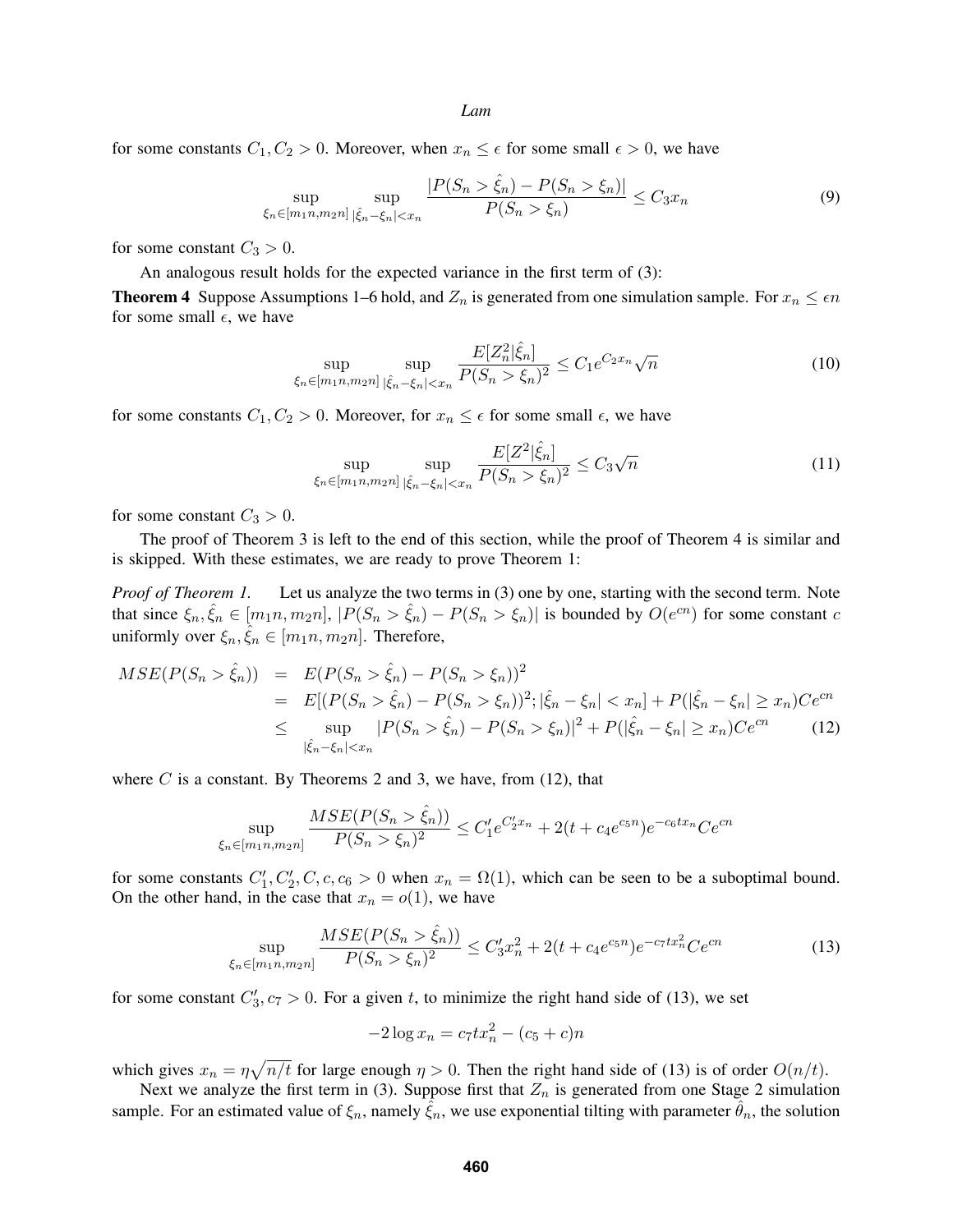to  $\psi'(\hat{\theta}_n) = \hat{\xi}_n/n$ . Since the estimation procedure ensures that  $\hat{\xi}_n$  is bounded in  $[m_1n, m_2n]$ , the variance of  $Z_n$ , given any  $\hat{\xi}_n$ , is uniformly bounded by  $Ce^{cn}$  for some constants  $C, c > 0$ . Hence

$$
E[Var(Z_n|\hat{\xi}_n)] \le E[Var(Z|\hat{\xi}_n); |\hat{\xi}_n - \xi_n| < x_n] + P(|\xi_n - \hat{\xi}_n| \ge x_n)Ce^{cn}
$$
\n
$$
= E[E[Z^2|\hat{\xi}_n] - (E[Z|\hat{\xi}_n])^2; |\hat{\xi}_n - \xi_n| < x_n] + P(|\xi_n - \hat{\xi}_n| \ge x_n)Ce^{cn}
$$
\n
$$
\le E[E[Z^2|\hat{\xi}_n]; |\hat{\xi}_n - \xi_n| < x_n] + P(|\xi_n - \hat{\xi}_n| \ge x_n)Ce^{cn}
$$
\n
$$
\le \sup_{|\hat{\xi}_n - \xi_n| < x_n} E[Z^2|\hat{\xi}_n] + P(|\xi_n - \hat{\xi}_n| \ge x_n)Ce^{cn}.
$$
\n
$$
(15)
$$

From Theorem 2 and 4, for  $x_n \leq \epsilon n$ ,

$$
\sup_{\xi_n \in [m_1 n, m_2 n]} \frac{E[Var(Z_n | \hat{\xi}_n)]}{P(S_n > \xi_n)^2} \le C_1' e^{C_2' x_n} \sqrt{n} + 2(t + c_4 e^{c_5 n}) e^{-c_6 t x_n} C e^{cn}
$$

for some constants  $C'_1, C'_2, C, c, c_6 > 0$ . On the other hand, for  $x_n \le \epsilon$ , we have

$$
\sup_{\xi_n \in [m_1 n, m_2 n]} \frac{E[Var(Z_n | \hat{\xi}_n)]}{P(S_n > \xi_n)^2} \le C'_3 \sqrt{n} + (t + c_4 e^{c_5 n}) e^{-c_7 t x_n^2} C e^{cn}
$$

for some constant  $C'_3$ ,  $c_7 > 0$ . Recall the assumption that  $t = \omega(n)$ . Hence, to minimize the above expressions, we choose  $x_n \to 0$  arbitrarily slow to get

$$
\sup_{\xi_n \in [m_1 n, m_2 n]} \frac{E[Var(Z_n | \hat{\xi}_n)]}{P(S_n > \xi_n)^2} \le C' \sqrt{n}
$$

for some constant  $C' > 0$ . Lastly, for a sample mean of m trials of  $Z_n$ , the relative expected variance is  $O(\sqrt{n}/m)$ . This concludes the theorem.  $\Box$ 

#### 5.2 Proof of Theorem 2

We need the following result from Woodroofe (1972):

**Theorem 5** (adapted from Woodroofe 1972) Consider a sequence of  $X_t$ , with  $Y_t = \mu(X_t) + Z_t(X_t)$  as the value of the mean function  $\mu(\cdot)$  evaluated at  $X_t$ , corrupted with independent noise  $Z_t(X_t)$ . The sequence  $X_t$  is generated by the Robbins-Monro process  $X_{t+1} = X_t - a_t Y_t$ . We assume the following:

- 1'  $Z_t(\cdot)$  is a sequence of i.i.d. random functions. Denote  $F(z; x)$  as the distribution function of  $Z_t(x)$ given x, with  $\psi(\theta; x) := \int e^{\theta z} F(dz; x) \le c_1$  for some constant  $c_1 > 0$ , and for  $-2h_1 \le \theta \le 2h_1$ for some  $h_1 > 0$ . This in particular implies  $\int z^2 F(dz; x) \le c_3$  for some constant  $c_3 > 0$ .
- 2'  $\mu(0) = 0$ , and  $\gamma_1 \le \mu(x)/x \le \gamma_2$  for any  $x \in \mathbb{R} \setminus \{0\}$ , for some  $\gamma_1, \gamma_2 > 0$  i.e.,  $\mu(\cdot)$  is quasi-linear.<br>3'  $a_t = a/t$ , where the constant a satisfies  $a\gamma_1 > 1$ , with  $\gamma_1$  as defined in Assumption 2' abo
- $a_t = a/t$ , where the constant a satisfies  $a\gamma_1 \geq 1$ , with  $\gamma_1$  as defined in Assumption 2' above.
- 4'  $E e^{\theta X_r} \le c_2$  for  $-h_2 \le \theta \le h_2$  for some  $h_2, c_2 > 0$ , and for some  $r \ge 5a\gamma_2/2$ .

Then we have the following inequality

$$
P(|X_{t+1}| \ge x) \le 2(t+c_2) \begin{cases} \exp\left\{-\frac{1}{2d}tx^2\right\} & \text{for } 0 \le x \le dh \\ \exp\left\{-\frac{1}{2}thx\right\} & \text{for } x \ge dh \end{cases} \tag{16}
$$

Here d is a constant depending on  $a, \gamma_1, h_1, c_1, c_3$ , and h depends on  $h_1, h_2, a$  and r.

A few remarks are in place: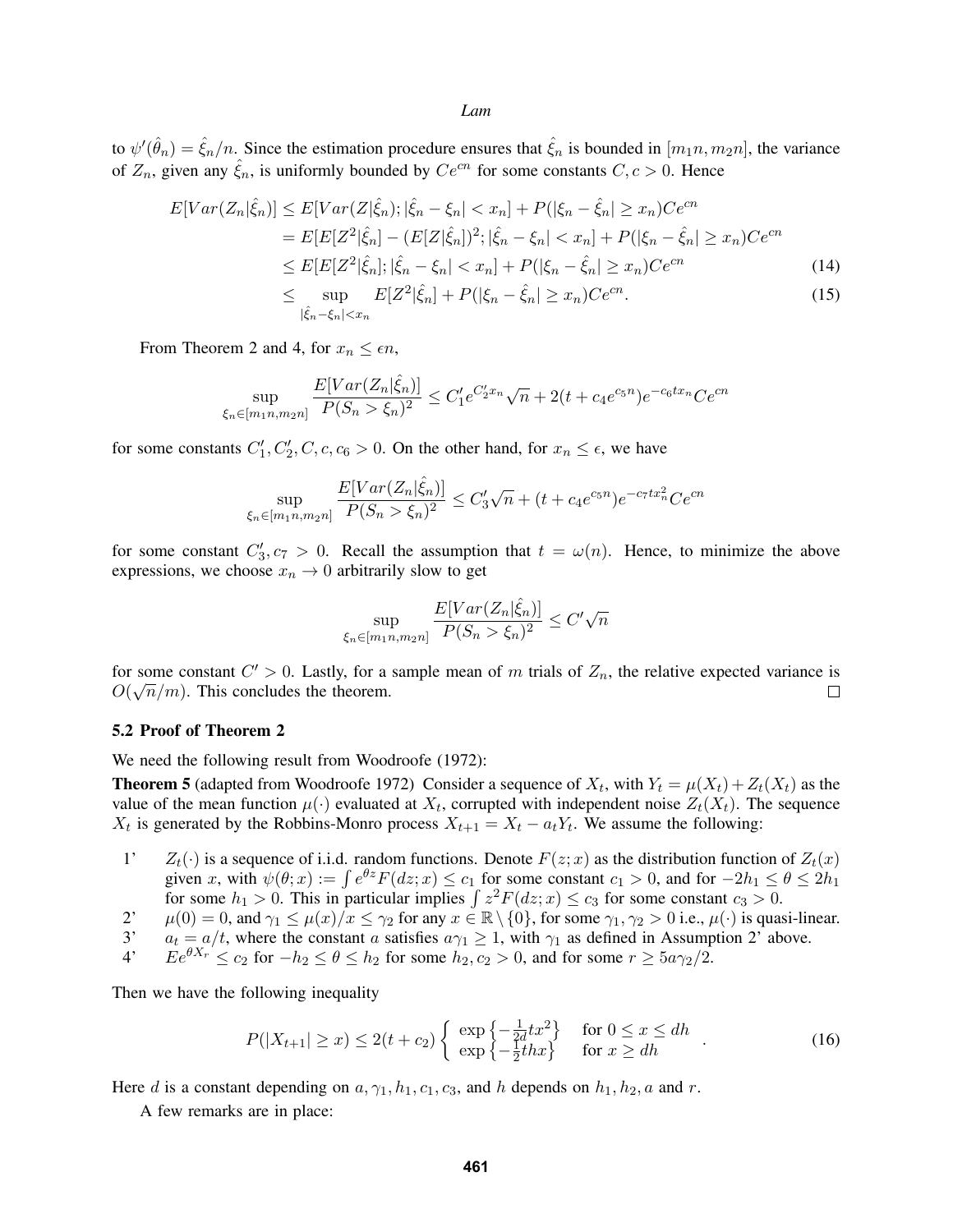**Remark 1** In fact, from Woodroofe (1972), the constants  $d$  and  $h$  can be explicitly written as follows:

- 1. Let  $b = c_3 + 4c_1/h_1^2$ . Then d can be taken as  $b\tau$ , where  $\tau$  is an upper bound for  $\sum_{j=k}^{n} n a_j^2 \prod_{m=j+1}^{n} (1 \gamma_1 a_m$ ) <  $\infty$ .
- 2. h can be taken as  $\min(h_1/(2a), h_2/r)$ .

**Remark 2** The formulation in Woodroofe (1972) focuses on the one-sided probability  $P(X_{t+1} \leq -x)$ (with the corresponding one-sided assumptions). The upper-tail result can be easily extended by taking negative on both sides of the relation  $X_{t+1} = X_t - a_t Y_t$  to get  $-X_{t+1} = -X_t - a_t (-Y_t)$ , with  $-Y_t$  now becoming  $-\mu(-(X_t)) - Z_t(-(X_t))$  with mean function  $-\mu(-\cdot)$  and noise  $-Z_t(-\cdot)$ .

*Proof of Theorem 2.* Note that  $\mu(x) = y_n$  can be rewritten as  $\mu(x) - y_n = 0$ , and we use the recursion  $X_{t+1} = X_t - a_t[Y_t - y_n]$ . Consider the recursive process shifted by  $\xi_n$  i.e., let  $W_t = X_t - \xi_n$ , and write  $W_{t+1} = W_t - a_t[\mu(W_t + \xi_n) - y_n]$ . We will show that the recursion  $W_t$  satisfies Assumptions 1', 2', 3' and 4'. Assumption 1' is obvious. So we focus on the remaining ones.

Note that by Assumption 1 the expression  $\mu(w + \xi_n) - y_n$  satisfies the inequality  $0 < \gamma_1 \leq \mu(w + \xi_n)$  $\xi_n$ ) –  $y_n \leq \gamma_2$  by a straightforward invocation of the mean value theorem, where  $\gamma_1$  and  $\gamma_2$  are the constants defined in Assumption 1. Moreover, obviously  $\mu(0 + \xi_n) - y_n = 0$ . Hence Assumption 2' is satisfied, and Assumption 3' follows.

It remains to show Assumption 4'. Observe that  $Ee^{\theta W_0} = Ee^{\theta(X_0 - \xi_n)} \leq C(n)Ee^{-\theta \xi_n}$ . By Assumption  $1 \mu(x)$  satisfies  $\gamma_1' \leq \mu(x)/x \leq \gamma_2'$  for some  $\gamma_1', \gamma_2'$ , and hence  $\xi_n = \Theta(n)$ . This implies  $E e^{-\theta \xi_n} \leq e^{cn}$  for some constant c. In overall, we then have  $Ee^{\theta W_0} \le c_5 e^{c_6 n}$  for some constants  $c_5$  and  $c_6$ .

For convenience, write  $\tilde{\mu}(w) = \mu(w + \xi_n)$  and  $\tilde{Z}_t(w) = Z_t(w + \xi_n)$ . Following the argument in Woodroofe (1972) p.338, we write

$$
E e^{W_t} = E e^{\theta (W_{t-1} - a_t \tilde{\mu}(W_{t-1}) - a_t \tilde{Z}_{t-1}(W_{t-1}))} \le c_2 E e^{\theta (W_{t-1} - a_t \tilde{\mu}(W_{t-1}))} \le c_2 (E e^{\theta W_{t-1}} + E e^{-a_t \gamma_2 \theta W_{t-1}})
$$

for  $\theta$  in a small enough neighborhood of  $0$ . Recursing the relation above leads to  $Ee^{\theta W_r}\le c(r,c_3)\sum_i E e^{\theta_i W_0}$ where  $C(r, c_3)$  is a constant depending on r and  $c_3$  and the summation is finite with each  $\theta_i$  satisfying  $|\theta_i| \le C(r, a, \gamma_2, \theta)$ . Therefore  $Ee^{\theta W_r} \le c_4e^{c_5n}$  for some constants  $c_4, c_5$ , and Assumption 4' is satisfied. The conclusion then follows directly. Finally, note that the inequality is also satisfied for an estimator that projects the last iteration onto the interval  $[m_1n, m_2n]$ .  $\Box$ 

## 5.3 Proof of Theorem 3

*Proof of Theorem 3.* Consider first the asymptotic for  $P(S_n > \xi_n)$ , where  $\xi_n \in [m_1n, m_2n]$ . Let  $\theta_n$  be the solution to  $\psi'(\theta_n) = \xi_n/n$ , and let  $\tilde{E}_n[\cdot]$  be the expectation under the exponential change of measure for each  $U_i$  with parameter  $\theta_n$ . We have

$$
P(S_n > \xi_n) = \tilde{E}_n[e^{-\theta_n S_n + n\psi(\theta_n)}; S_n > \xi_n] = e^{-nI(\xi_n/n)}\tilde{E}_n[e^{-\theta_n(S_n - \xi_n)}; S_n > \xi_n]
$$
  
=  $e^{-nI(\xi_n/n)}\tilde{E}_n[e^{-\theta_n\sqrt{n\psi''(\theta_n)}Z_n}; Z_n > 0]$  (17)

where  $Z_n = (S_n - \xi_n) / \sqrt{n \psi''(\theta_n)}$  is a sum of i.i.d. variables with mean zero and unit variance under  $\tilde{E}_n[\cdot]$ . Denoting  $F_n(\cdot)$  as the distribution function of  $Z_n$ , (17) can be written as

$$
e^{-nI(\xi_n/n)}\int_0^\infty e^{-\theta_n\sqrt{n\psi''(\theta_n)}z}dF_n(z) = e^{-nI(\xi_n/n)}\int_0^\infty e^{-z}dF_n\left(\frac{z}{\sqrt{n\psi''(\theta_n)}\theta_n}\right)
$$

by a change of variable. Then integration by parts gives

$$
e^{-nI(\xi_n/n)}\int_0^\infty \left[F_n\left(\frac{z}{\sqrt{n\psi''(\theta_n)}\theta_n}\right) - F_n(0)\right]e^{-z}dz.
$$
 (18)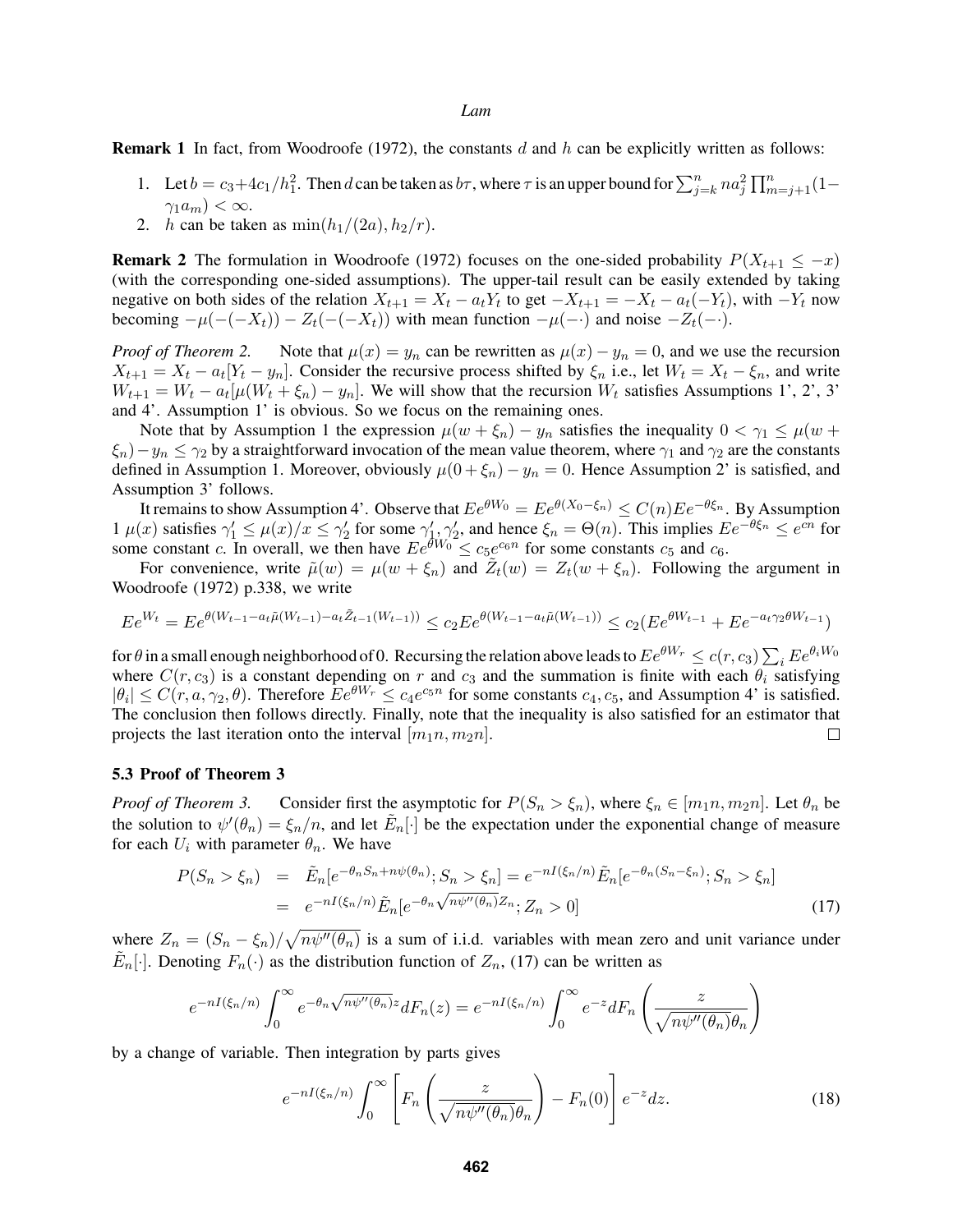We now consider  $\sup_{|\hat{\xi}_n - \xi_n| < x_n} |P(S_n > \hat{\xi}_n) - P(S_n > \xi_n)| \le P(S_n > \xi_n - x_n) - P(S_n > \xi_n + x_n).$ Suppose  $x_n \leq \epsilon n$  for some small  $\epsilon$ . By the same argument leading to (18), we have

$$
P(S_n > \xi_n \pm x_n) = e^{-nI(\xi_n/n \pm x_n/n)} \int_0^\infty \left[ F_n \left( \frac{z}{\sqrt{n\psi''(\theta_n^{\pm})\theta_n^{\pm}}} \right) - F_n(0) \right] e^{-z} dz. \tag{19}
$$

Here  $\theta_n^{\pm}$  is the solution to the equations  $\psi'(\theta_n^{\pm}) = \xi_n/n \pm x_n/n$ . Since  $\psi(\cdot)$  is twice continuously differentiable,  $\psi'(\cdot)$  is continuously differentiable, and so is  $(\psi')^{-1}(\cdot)$  (defined as the positive root). Moreover, by continuity  $((\psi')^{-1})'(s)$  is bounded over any bounded set of s. So

$$
\theta_n^{\pm} = (\psi')^{-1} \left( \frac{\xi_n}{n} \pm \frac{x_n}{n} \right) = (\psi')^{-1} \left( \frac{\xi_n}{n} \right) \pm \frac{x_n}{n} ((\psi')^{-1})'(\zeta)
$$

for some  $\zeta$  between  $\xi_n/n$  and  $\xi_n/n \pm x_n/n$ . Since  $\xi_n/n$  and  $\xi_n/n \pm x_n/n$  are uniformly bounded over  $n, \xi_n$ , we have

$$
\theta_n^{\pm} = \theta_n \pm \frac{x_n}{n} O(1) \tag{20}
$$

uniformly in  $n, \xi_n$ . In particular, we have

$$
\psi''(\theta_n^{\pm}) \sim \psi''(\theta_n) \tag{21}
$$

by continuity of  $\psi''(\cdot)$ .

Now

$$
I\left(\frac{\xi_n}{n} \pm \frac{x_n}{n}\right) = \theta_n^{\pm} \left(\frac{\xi_n}{n} \pm \frac{x_n}{n}\right) - \psi(\theta_n^{\pm}) = \left(\theta_n \pm \frac{x_n}{n}O(1)\right) \left(\frac{\xi_n}{n} \pm \frac{x_n}{n}\right) - \psi\left(\theta_n \pm \frac{x_n}{n}O(1)\right)
$$

$$
= \left(\theta_n \frac{\xi_n}{n} - \psi(\theta_n)\right) \pm \theta_n \frac{x_n}{n} \pm \frac{x_n}{n}O(1) \left(\frac{\xi_n}{n} \pm \frac{x_n}{n}\right) \mp \frac{x_n}{n}O(1)\psi(\zeta) \tag{22}
$$

for some  $\zeta$  between  $\theta_n$  and  $\theta_n \pm (x_n/n)O(1)$ . Since  $\theta_n$  is uniformly bounded, by the uniform bound on  $\xi_n/n$  and the continuity of  $(\psi')^{-1}(\cdot)$ , (22) is written as

$$
I(\theta_n) \pm \frac{x_n}{n} O(1) \tag{23}
$$

uniformly over  $n, \xi_n$ . Then from (20), (21) and (23), the probability in (19) can be written as

$$
e^{-nI(\xi_n/n)\pm x_nO(1)}\left\{\int_0^\infty \left[F_n\left(\frac{z}{\sqrt{n\psi''(\theta_n)}\theta_n}\right) - F_n(0)\right]e^{-z}dz\right\}
$$

$$
\pm \frac{x_n}{n}\int_0^\infty f_n\left(\frac{z}{\sqrt{n\psi''(\theta_n)}\theta_n}\right)\frac{z}{\sqrt{n}}\frac{d}{dx}\frac{1}{\sqrt{\psi''(\theta(x))}\theta(x)}e^{-z}dz\right\}
$$
(24)

for some x in a compact interval, uniformly over  $n, \xi_n$ . Here  $\theta(x)$  is the function denoting the solution to  $\psi'(\theta) = x$ , and  $f_n(\cdot)$  denotes the density function of  $Z_n$ . Since  $\int_{-\infty}^{\infty} |\phi_U(\theta)| d\theta < \infty$ , Edgeworth expansion gives  $|f_n(x) - \phi(x)| \le C/\sqrt{n}$  uniformly over  $x \in \mathbb{R}$ , where  $\phi(\cdot)$  denotes the density function of standard normal variable. This implies that  $f_n(x)$  is uniformly bounded by some number M as  $n \to \infty$ . Therefore, (24) can be rewritten as

$$
e^{-nI(\xi_n/n)\pm x_nO(1)}\left[\int_0^\infty \left[F_n\left(\frac{z}{\sqrt{n\psi''(\theta_n)}\theta_n}\right)-F_n(0)\right]e^{-z}dz\pm\frac{x_n}{n^{3/2}}O(1)\right]
$$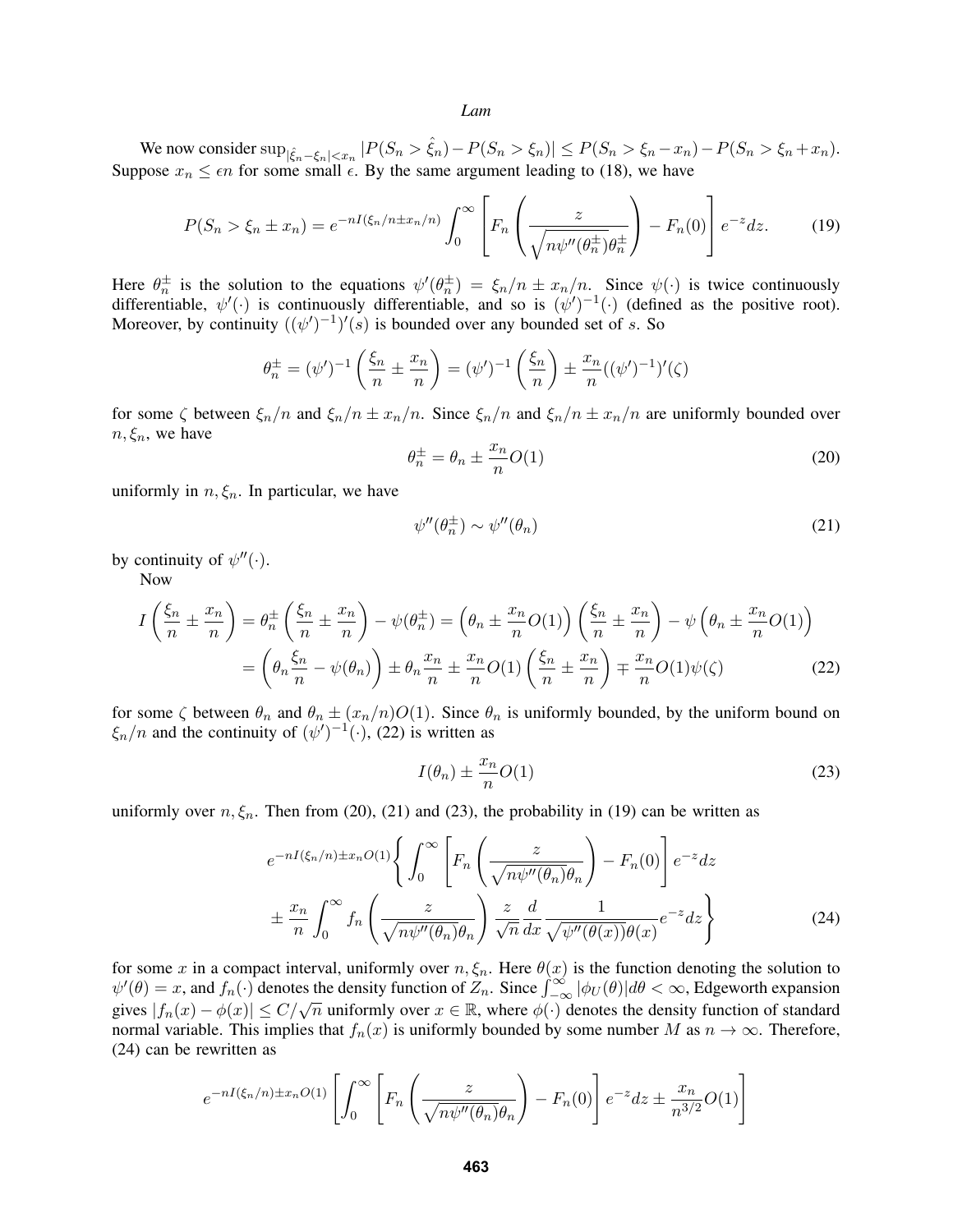uniformly over  $n, \xi_n$ .

As a result, for  $x_n \leq \epsilon n$  for small enough  $\epsilon$ , we have

$$
P(S_n > \xi_n - x_n) - P(S_n > \xi_n + x_n) \le e^{-nI(\xi_n/n) + x_nO(1)} \int_0^\infty \left[ F_n\left(\frac{z}{\sqrt{n\psi''(\theta_n)}\theta_n}\right) - F_n(0) \right] e^{-z} dz \tag{25}
$$

whereas for  $x_n \leq \epsilon$  for small enough  $\epsilon$ , we have

$$
P(S_n > \xi_n - x_n) - P(S_n > \xi_n + x_n) \le x_n O(1) e^{-nI(\xi_n/n)} \int_0^\infty \left[ F_n \left( \frac{z}{\sqrt{n\psi''(\theta_n)} \theta_n} \right) - F_n(0) \right] e^{-z} dz. \tag{26}
$$

Let us now analyze the expression

$$
\int_0^\infty \left[ F_n \left( \frac{z}{\sqrt{n \psi''(\theta_n)} \theta_n} \right) - F_n(0) \right] e^{-z} dz.
$$
 (27)

Following Dembo and Zeitouni (1998), Berry-Essen Theorem (or Edgeworth expansion up to the first order) states that

$$
F_n(z) = \Phi(z) + \frac{(1 - z^2)}{6\sqrt{n}} \phi(z) + o\left(\frac{1}{\sqrt{n}}\right)
$$
 (28)

uniformly over  $z \in \mathbb{R}$ , where  $\Phi(z)$  and  $\phi(z)$  are the distribution and density function of the standard normal variable. Then (27) becomes

$$
\int_0^\infty \left[ \Phi\left(\frac{z}{\sqrt{n\psi''(\theta_n)}\theta_n} \right) - \Phi(0) \right] e^{-z} dz
$$
  
+ 
$$
\int_0^\infty \frac{1}{6\sqrt{n}} \left[ \left( 1 - \left( \frac{z}{\sqrt{n\psi''(\theta_n)}\theta_n} \right)^2 \right) \phi\left(\frac{z}{\sqrt{n\psi''(\theta_n)}\theta_n} \right) - \phi(0) \right] e^{-z} dz + o\left(\frac{1}{\sqrt{n}}\right) (29)
$$

uniformly over  $\xi_n$ . Note that, for fixed z,

$$
\frac{\Phi(z/(\sqrt{n\psi''(\theta_n)}\theta_n)) - \Phi(0)}{\phi(0)/(\sqrt{n\psi''(\theta_n)}\theta_n)} \to z
$$
\n(30)

since

$$
\Phi\left(\frac{z}{\sqrt{n\psi''(\theta_n)}\theta_n}\right) - \Phi(0) = \phi(0)\frac{z}{\sqrt{n\psi''(\theta_n)}\theta_n} + \phi'(\zeta)\frac{z^2}{2n\psi''(\theta_n)\theta_n^2}
$$

for some  $\zeta$  between 0 and  $z/(\sqrt{n\psi''(\theta_n)}\theta_n)$ . Also note that

$$
\left(1 - \left(\frac{z}{\sqrt{n\psi''(\theta_n)}\theta_n}\right)^2\right)\phi\left(\frac{z}{\sqrt{n\psi''(\theta_n)}\theta_n}\right) - \phi(0) = \phi'(\zeta)\frac{z}{\sqrt{n\psi''(\theta_n)}\theta_n} \le \frac{Cz}{\sqrt{n}}\tag{31}
$$

uniformly over  $z$ . From (30) and (31), and by dominated convergence, (29) becomes

$$
\frac{1}{\sqrt{2\pi n \psi''(\theta_n)} \theta_n} \int_0^\infty z e^{-z} dz + o\left(\frac{1}{\sqrt{n}}\right) = \frac{1}{\sqrt{2\pi n \psi''(\theta_n)} \theta_n} + o\left(\frac{1}{\sqrt{n}}\right)
$$
(32)

uniformly over  $\xi_n$ .

As a result, (25) gives (8) for  $x_n \leq \epsilon n$  and (26) gives (9) for  $x_n \leq \epsilon$ . This concludes the theorem.

 $\Box$